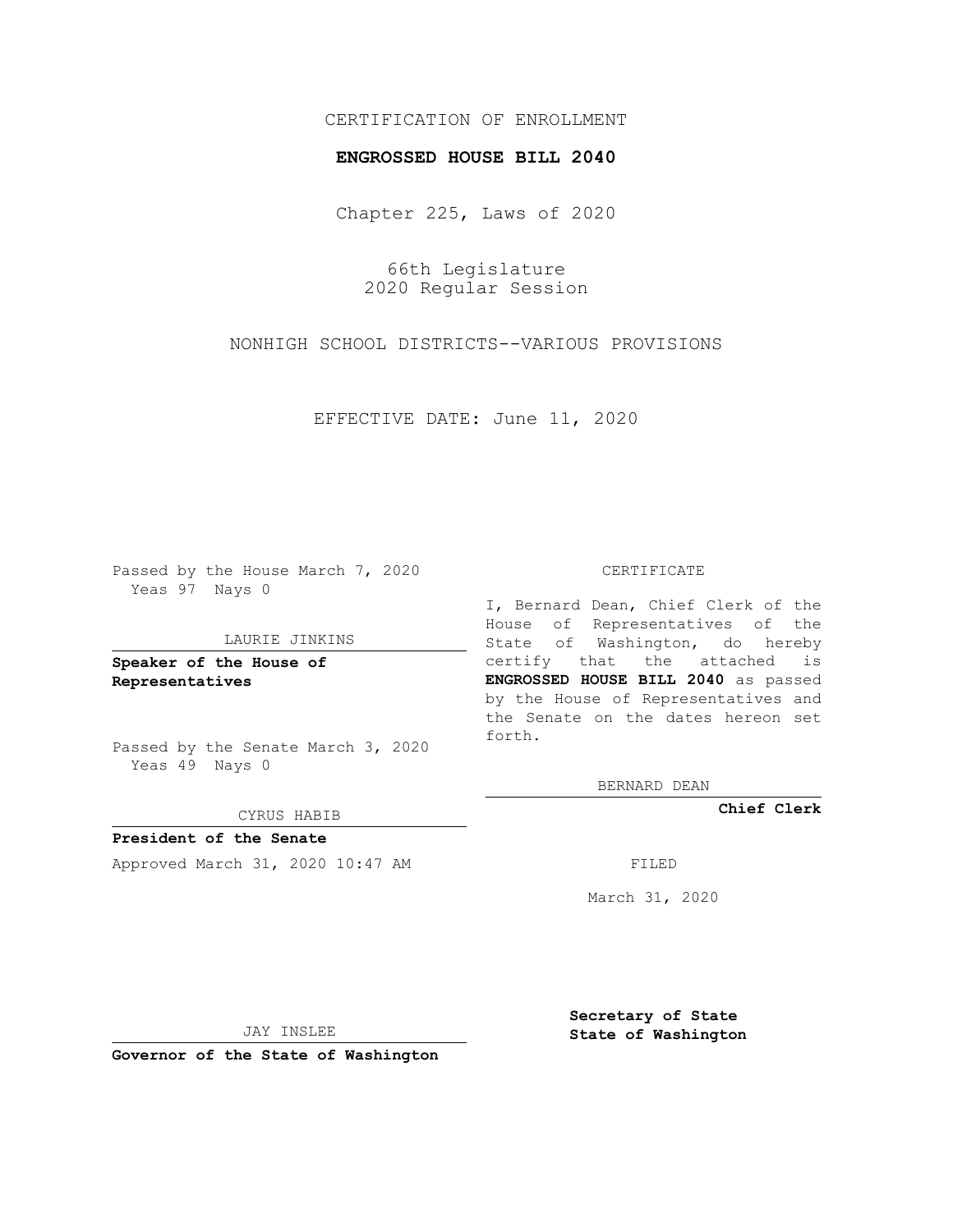## **ENGROSSED HOUSE BILL 2040**

AS AMENDED BY THE SENATE

Passed Legislature - 2020 Regular Session

# **State of Washington 66th Legislature 2019 Regular Session**

**By** Representative MacEwen

Read first time 02/14/19. Referred to Committee on Appropriations.

1 AN ACT Relating to providing flexibility and accountability for 2 nonhigh school districts; amending RCW 28A.545.030 and 28A.545.070; 3 and adding a new section to chapter 28A.545 RCW.

4 BE IT ENACTED BY THE LEGISLATURE OF THE STATE OF WASHINGTON:

5 **Sec. 1.** RCW 28A.545.030 and 2017 3rd sp.s. c 13 s 1001 are each amended to read as follows:6

7 The purposes of RCW 28A.545.030 through 28A.545.110 and 8 84.52.0531 are to:

9 (1) Simplify the annual process of determining and paying the 10 amounts due by nonhigh school districts to high school districts for 11 educating students residing in a nonhigh school district;

12 (2) Provide for a payment schedule that coincides to the extent 13 practicable with the ability of nonhigh school districts to pay and 14 the need of high school districts for payment; ((and))

15 (3) Establish that the maximum amount due per annual average 16 full-time equivalent student by a nonhigh school district for each 17 school year is ((no greater than)) the lesser of:

18 (a) The enrichment levy rate per annual average full-time 19 equivalent student levied upon the taxpayers of the high school 20 district; or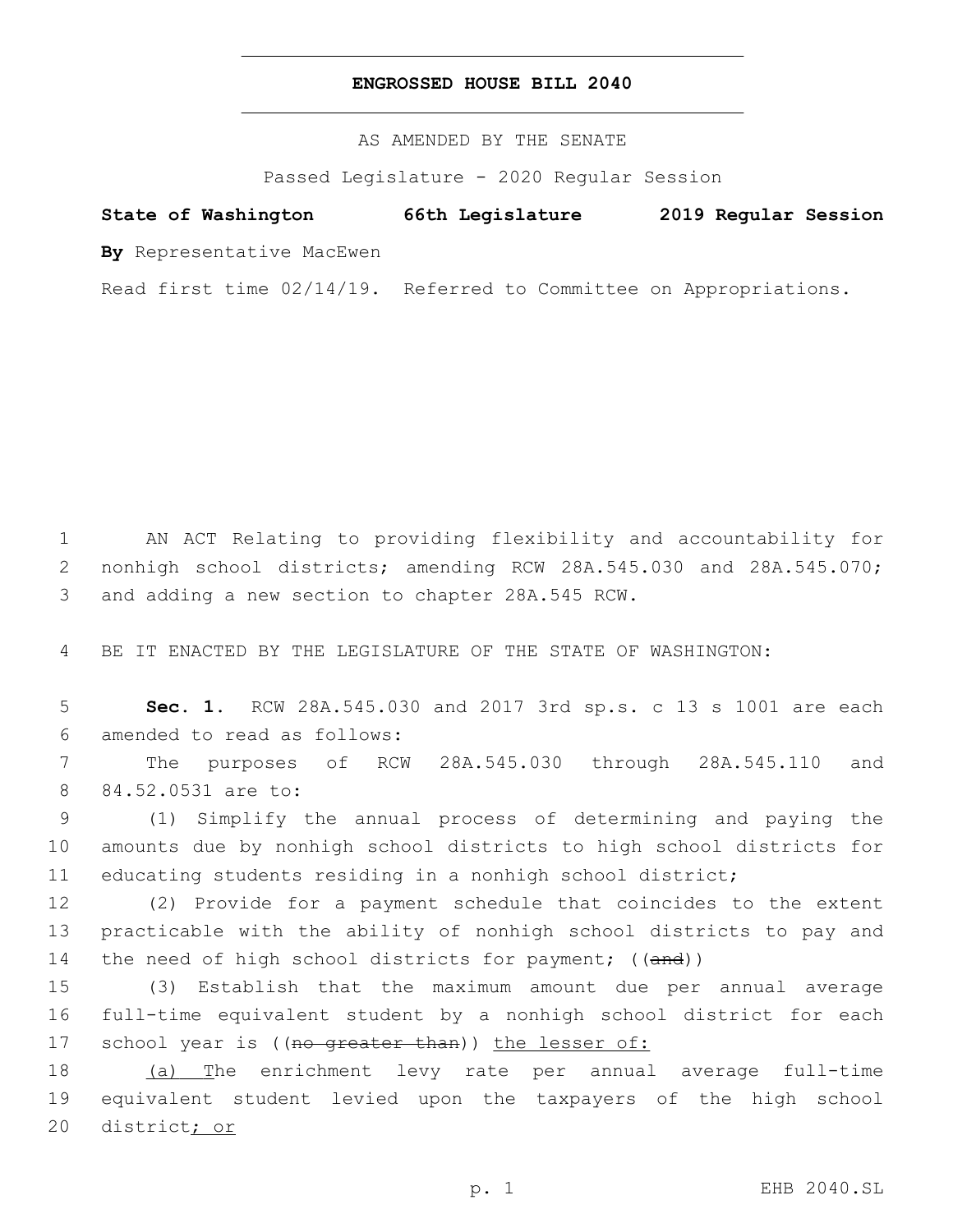(b) The enrichment levy rate per annual average full-time equivalent student levied upon the taxpayers of the nonhigh school district;

 (4) If the nonhigh school district has not levied an enrichment levy during the current school year, then the amount due per annual average full-time equivalent student by the nonhigh school district is the enrichment levy rate per annual average full-time equivalent 8 student levied upon the taxpayers of the high school district; and (5) Designate the revenue provided to secondary school buildings to ensure dollars are being spent to support secondary school

11 students.

 NEW SECTION. **Sec. 2.** A new section is added to chapter 28A.545 13 RCW to read as follows:

 Upon a nonhigh school district's request, a host high school district shall provide an annual data report to the nonhigh school district within sixty days of the request. The report must include 17 attendance, grades, discipline, and state assessment data for all nonhigh secondary students sent to the high school district.

 **Sec. 3.** RCW 28A.545.070 and 2017 3rd sp.s. c 13 s 1002 are each 20 amended to read as follows:

 (1) The superintendent of public instruction shall annually determine the estimated amount due by a nonhigh school district to a high school district for the school year as follows:

 (a) The total of the high school district's enrichment levy or nonhigh school district's enrichment levy, as determined under RCW 26 28A.545.030(3), that has been authorized and determined by the superintendent of public instruction to be allowable pursuant to RCW 84.52.0531, as now or hereafter amended, for collection during the next calendar year, shall first be divided by the total estimated 30 number of annual average full-time equivalent students which (( $t$ he 31 high school district)) that district's superintendent or the superintendent of public instruction has certified pursuant to RCW 33 28A.545.060 will be enrolled in ((the high school)) that district 34 during the school year;

 (b) The result of the calculation provided for in subsection (1)(a) of this section shall then be multiplied by the estimated number of annual average full-time equivalent students residing in the nonhigh school district that will be enrolled in the high school